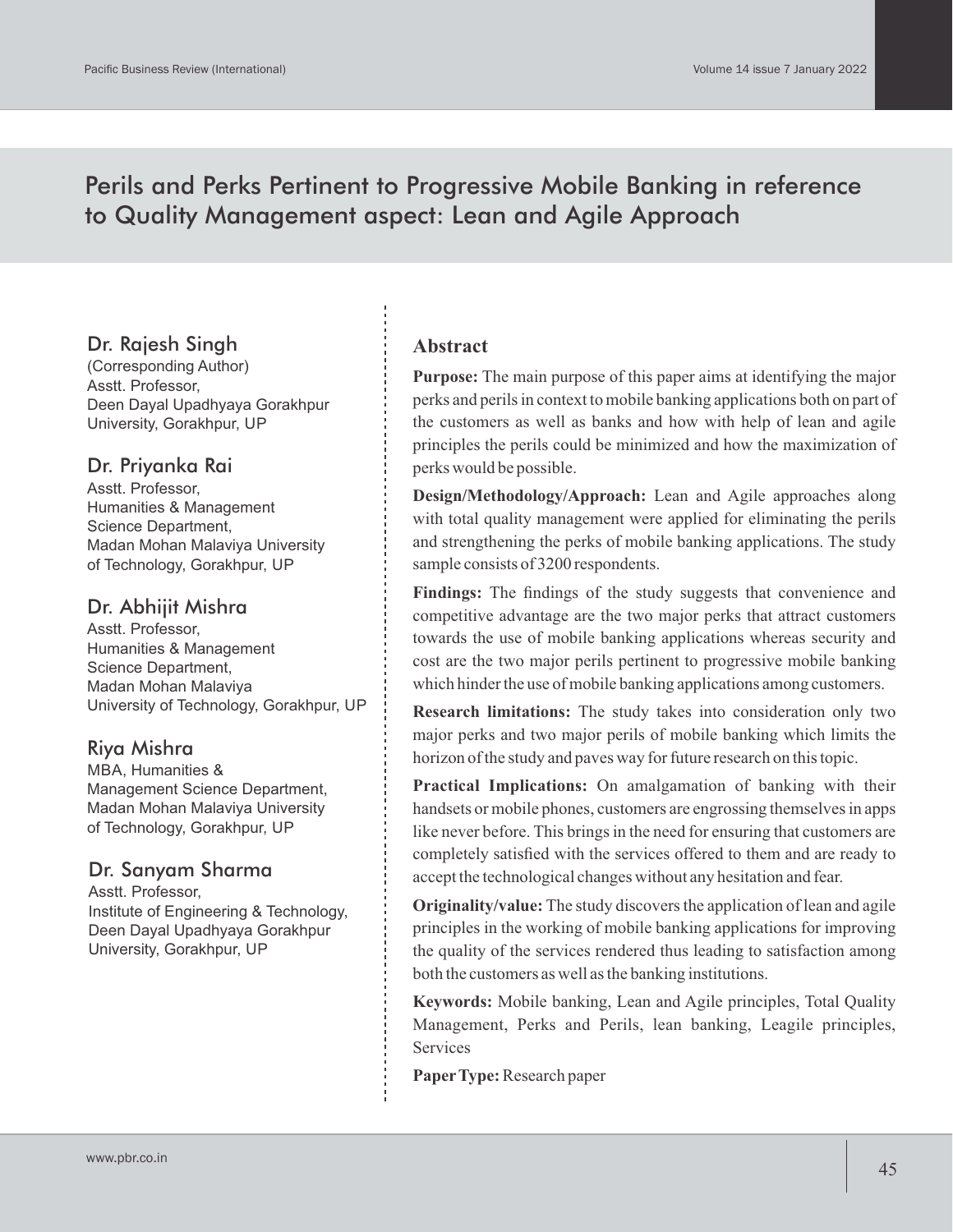# **Introduction**

Banks are the powerhouse of the financial system and in the 21st century where technology is taking up the charge of anything and everything, banks have also undergone a landmark change.

Banks are advancing mobile banking solutions analogous to headways by paramount cellular porters to enhance their networks thus using mobile banking as a revolutionary policy to outperform in this era of cut-throat competition. The functionality of such automation can be discovered to the fact that it dispenses easy retrieving of money, eliminates fund transfer complications, boosts up the speed of dispatching, and collecting money and other utilities. (Zhang, Lu and Kizildag, 2018).

All corporations adjudicate on introducing innovative techniques in a competitive environment to improve electronic knowledge exchange and transactions. One of these strategic action plans is to connect bank accounts and to deliver banking services to customers through mobile application (app) services. (Lee, Tsao and Chang, 2015). M-banking proffers to its customers both transaction-based as well as inquiry-based services According to (Changchit and Chuchuen, 2016) with rapid transition and technical innovation, the masses continue to focus more on using technology as an impetus for the growth of economic structures and raising their living standards.

At the micro-level, there is a considerable structure of corroboration that innovation is the presiding aspect in national economic growth and the international archetype of the banking sector. Application of total quality management enhances service quality at the banks and therefore leads to increased customer satisfaction (Pattanayak, Koilakuntla and Punyatoya, 2017). This technology is inspiriting customers to make use of mobile banking which gives them a realistic insight, as they can execute their key transactions on mobile devices which is both, time as well as cost-efficient but at the same time numerous challenges are being encountered by banks cause of massive multiplication in the mobile banking user database like device efficacy, vital privacy affairs, app adaptability, transaction viability, and felicitousness,

customer awareness, and consciousness, etc. (Alalwan, Dwivedi, Rana and Williams, 2016)

(Zhang, Lu and Kizildag, 2018) cited (Laukkanen, 2016) determining mobile banking as an emerging research area needs additional analysis and development, specifically due to the evolving application of mobile banking (from traditional text-based alerts to new forms of depositing checks through mobile apps, accessing bank accounts through mobile applications.

#### **Literature Review**

#### **Mobile Banking and Use of Mobile Applications**

The growth of the mobile banking market can be accredited to advance technologies and reformed consumer expectations when it comes to ease of use, availability of substitutes, cost-efficiency, and durability. In a developing economy like India alternate service delivery mediums, in banking have exceeded the conventional branch-based banking services. (Chawla and Joshi, 2017).

Technology-driven delivery means have caught upon conventional brick and mortar banking, but this still was confined to the accessibility of the system and the computer network. This affair was resolved with the advent of mbanking, a technology for smart devices-savvy customers. Mobile banking has slowly developed from an elementary data-rendering system to a wide banking medium. This mbank adventure was driven by both changes in smart app technologies and market expansion (Priya, Gandhi, and Shaikh, 2018).

(Changchit, Lonkani and Sampet, 2017). (Zhang, Lu and Kizildag, 2018) mentioned that academicians must focus their methods and approaches towards modifying potential risk considerations that could adversely affect the adoption of mobile banking transaction processes by customers.

# **Total Quality Management and M -banking Services**

In general, Total Quality Management is a managerial concept which aims towards increasing user loyalty with remarkable results. ( Bouranta, Psomas, Suárez-Barraza and Jaca, 2019). Researchers state that the application of total quality management (TQM) is emphatically linked to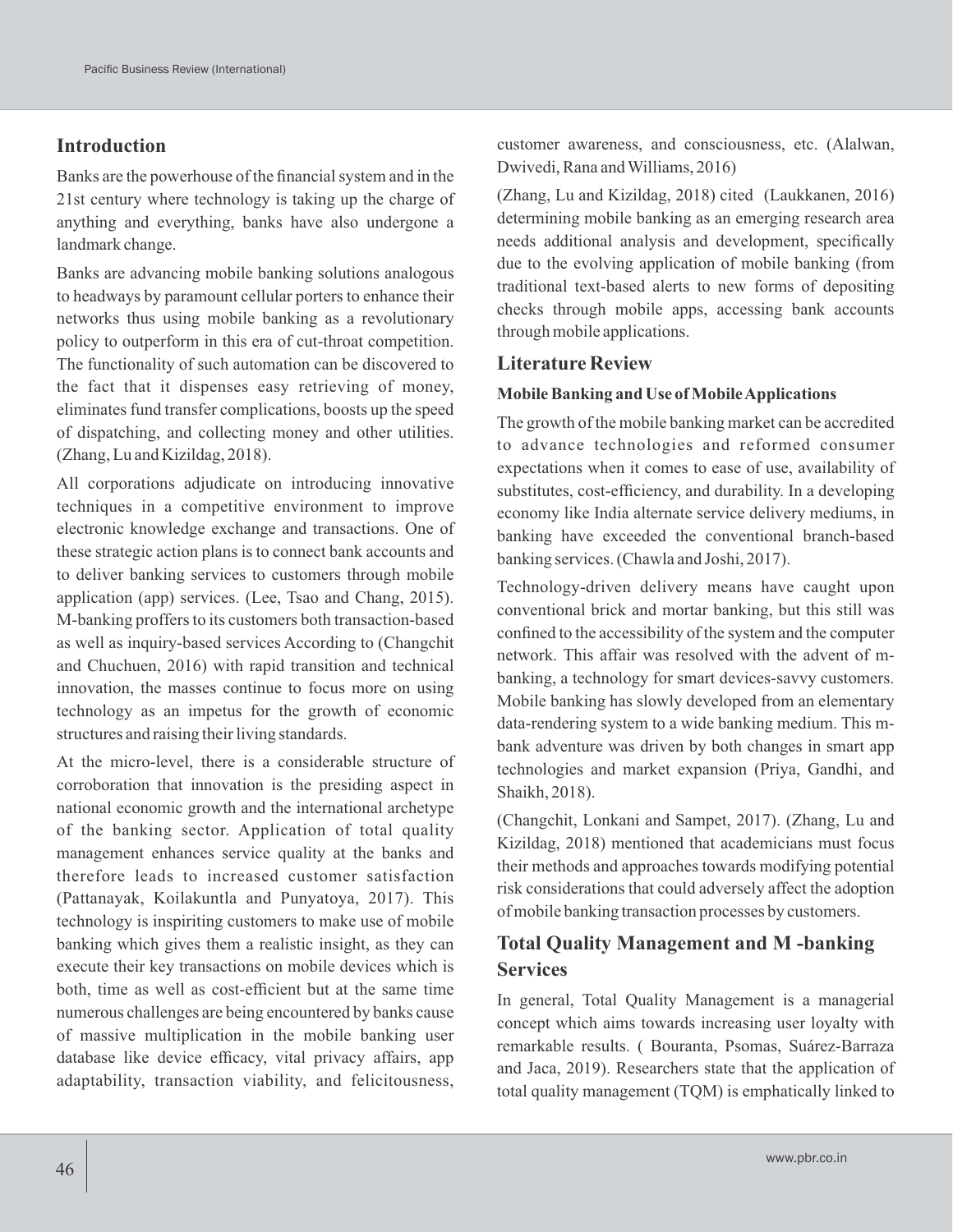advancement in the quality of services offered (Lam et al., 2012; Samat et al.,2006 as cited in (Pattanayak, Koilakuntla and Punyatoya, 2017. Additionally, by refining the satisfaction level of internal employees concomitantly it helps to increase the level of customer satisfaction as inhouse staff furnished with accurate data and facts render better service to exterior customers. Hence shaping it to be a bit more market-driven, convincing its customers and improving allegiance within customers. (Terziovski, 2006 as cited in (Pattanayak, Koilakuntla and Punyatoya, 2017).

The current literature on TQM application methods focuses primarily on producing companies. Considering the important features of the services (abstraction, inequality, inevitability, and feasibility) (Jyoti et al., 2017; Boronta, Somas, Suarez-Barreza, and Jaka, 2019). The fortunate execution of management of total quality practices in the tertiary context recognizes and prioritizes its core features (Borta et al., 2017; Boronta, Somas, Suarez-Barraja and Jaka, 2019). There are many benefits to the financial industry in upgrading customers to access and use remote media, by raising the standard of mobile banking, the service catches more customers and captures the potential threats of mobile banking. With the result of constantly increasing relevant performance (Tom and Oliveira, 2017). An augmented apprehension of particulars defining the quality of mobile banking services and how it associates with allegiance, faith, and gratification is required to recognize the prime operators of fortunate and favourable user relations in this application-based banking arena (Arcand, PromTep, Brun and Rajaobelina, 2017). In order to ignite the use of mobile banking and to build trust in the system, banks nowadays are likely to pay greater attention more on assisting customers in accessing these amenities, which will lead to increased quality (Singh and Srivastava, 2020).

# **MajorFactors**

As smartphones become more popular and portable, people will continue to seek "personalized" and "utilitarian" products and services for mobile banking services. The delivery of validated security, anonymity, efficiency, ease of use, and enjoyment of just-in-time financial details, assistance, or services is playing an increasingly important role in the encounters between customers and service providers embracing mobile banking (Zhang, Lu and Kizildag, 2018). Masses can prefer not to follow automation, even if it seems to be as handy if it is deemed to be difficult to use. Therefore, both perceived utility and user-friendliness are essential considerations for the adoption of technology (Chawla and Joshi, 2017).

This paper considers 4 major factors associated with mobile banking technology defining the elementary perks and perils be it for the customers or the bankers in the light of quality management.

# **The 4 major factors are:**

**Security:** Financial transaction protection, being conducted from certain far-off areas, and transmitting financial information over the internet, are the most complex tasks that need to be tackled, in collaboration with mobile device developers, cellular network access providers, and the bank's Information Technology departments. Wireless Application Protocol is employed for transmission between devices such as wireless cell phones, the internet, etc.

Customers must consider and evaluate the potential benefits and probable risks associated with their security and confidentiality across emerging technical services and infrastructure (Zhang, Lu and Kizildag, 2018). Thus, mbanking access providers must improve functioning-based consequences by rendering additional elements in existing services. Also, the banking institutions require need to figure the security issues in m-banking systems on a priority basis and present an affirmation of assurance and should monitor customers closely to improvise users' perceptions of security (Foroughi, Iranmanesh and Hyun, 2019).

**Cost:** Adoption of technology for banking services sounds convenient for the users it demands major investment on part of banks, here is when banks need to adopt lean mobile banking. What sets lean apart from distinctive improvement strategies is that it does not require a large investment in resources. In general, the excess is covered when it comes to utilities as opposed to in factories. Lean quality requirements will minimize error costs if added to service functions and extend the normal sensitivity and customer satisfaction. One rationale is that duplication and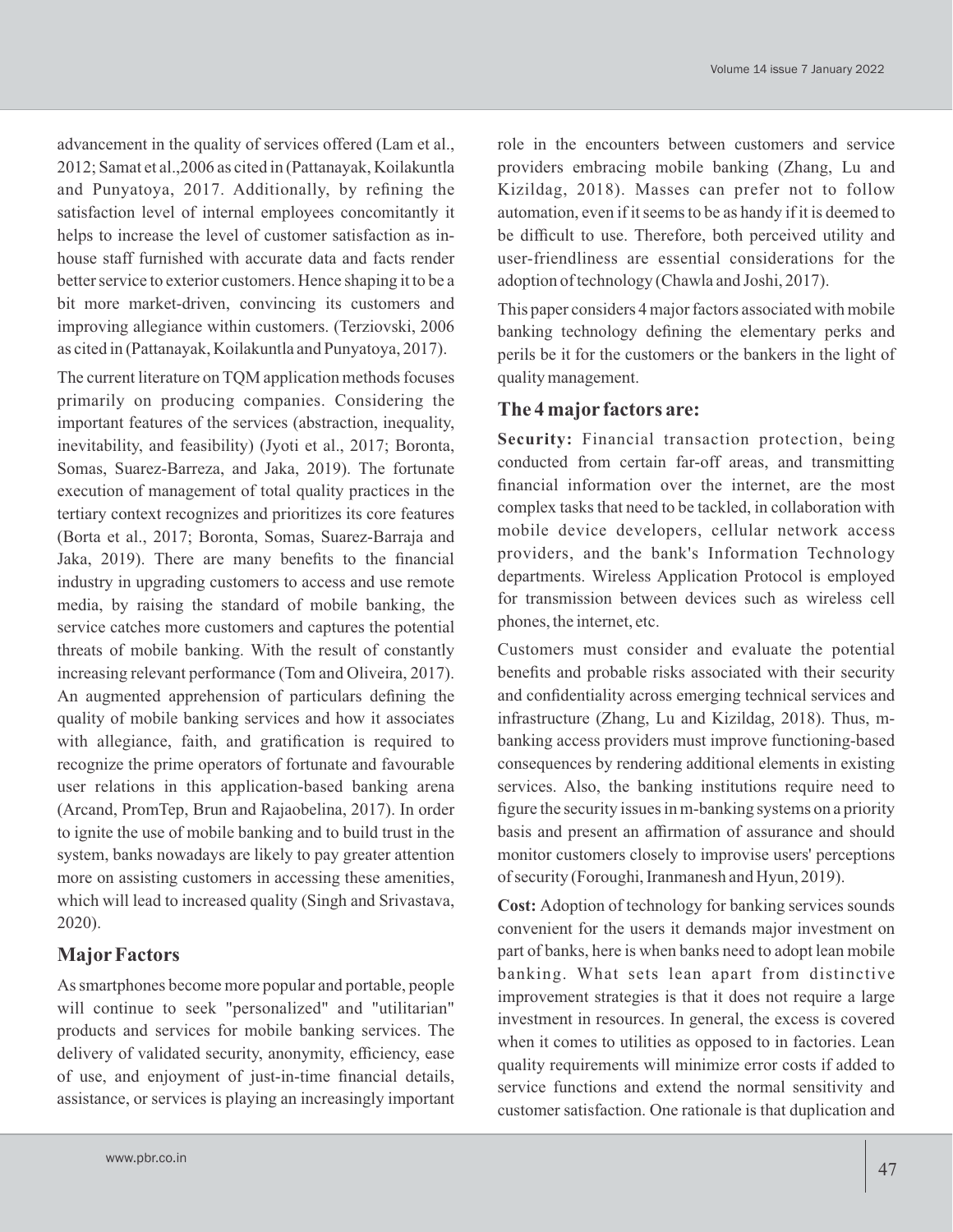mismanagement that could conflict with services are also no longer evident.

**Convenience:** Mobile tech is considered to boost comfort for banking services and its user-friendliness is significant to customer acceptance Zhang, Lu and Kizildag, 2018). Now, M-banking has taken the entire affair to another level thereby bestowing their customers with a far better experience. One can make transactions and also manage accounts whenever and wherever required. This is possible as unlike the brick-and-mortar branches, mobile banking is operational 24\*7. However, all this demands a solid mobile application and an efficient system thus requiring agile methodology in practice henceforth integrating the IT industry and financial sector.

**Competitive Advantage:** Mobile banking has been considered one of the most efficient banking transaction systems in recent times thanks to its distinctive benefits over existing brick and mortar-based banking services (Mortimer et al., 2015 as cited in Zhang, Lu and Kizildag, 2018). Mobile banking leads to an improvement in customer satisfaction through enhanced customer experience and ease of use, which are key drivers and a major source of competitive advantage.

# **Objectives and Scope**

- 1. The major perils and perks common to both the bankers as well as the customers when engaging themselves in mobile applications
- 2. How the application of lean and agile principles in the development of mobile applications could assist in curtailing the perils and boosting the perks ensuring delivery of quality services.

# **Methodology**

# **(Why lean and agile)**

When companies became more dependent on IT services, they felt the need for approaches to optimize the implementation of IT project activities to minimize costs, resources, and time required. (Tarhini, Yunis and El-Kassar, 2018). Agile signifies a procedure of software design that targets to promote continual iteration of software design and trial procedure through cooperative attempts of multifunctional teams and the end customers.

Although agile cropped up in the technology sector, however, the agile approach may be expanded to several other industries which require more versatile methods and techniques (MacCormack, Verganti, & Iansiti, 2001, as cited in Albuquerque, Torres and Berssaneti, 2020)

Coming to lean, Lean is the act of curtailing waste; it actually implies "performing extra with less while performing it better".

Lean can be expounded as an operative master plan engrossed in enhancing competitive precedencies such as standards, flexibility, value, and conveyance inside corporations (Hallam, Valerdi and Contreras, 2018) .

Lean has constituents of a strategic plan as it demands authority to position the corporation towards precise administration grounded on pre-determined objectives directed at attaining the targets linked with lean functioning (Hallam, Valerdi and Contreras, 2018). Acquisition of lean practices in the tertiary sector is grounded on the pentad regular practices in lean that include: Recognizing the worth; plotting the value chain; improvising flow and getting rid of waste; executing pull; and attempting for excellence (Gupta et al., 2016 ). Perceiving more efficaciousness is corresponding with executing lean all around in any service institution (Dahlgaard and Dahlgaard-Park, 2006 as cited in Sunder M., Ganesh and Marathe, 2019). In addition to this, lean also prompts a significant upsurge in employee motivation, giving rise to engagement and downsizing staff turnover rate. As cited in (Kumar Kundu and Bairi, 2014 according to Petersson et al. (2010), few pragmatic elements of the lean application are the enhanced competency of the staff, brisk working of employees, lowering frustration level with enhanced customer gratification, and financial perks for the corporation. Furthermore, it motivates the emancipation of staff and allows companies to attain a competing edge with superior quality and swift delivery of services. (Petersson et al., 2010).

# **Research Questions**

RQ1. How the teams within banks could use these methods (lean and agile) to improve processes and workflow for better performance?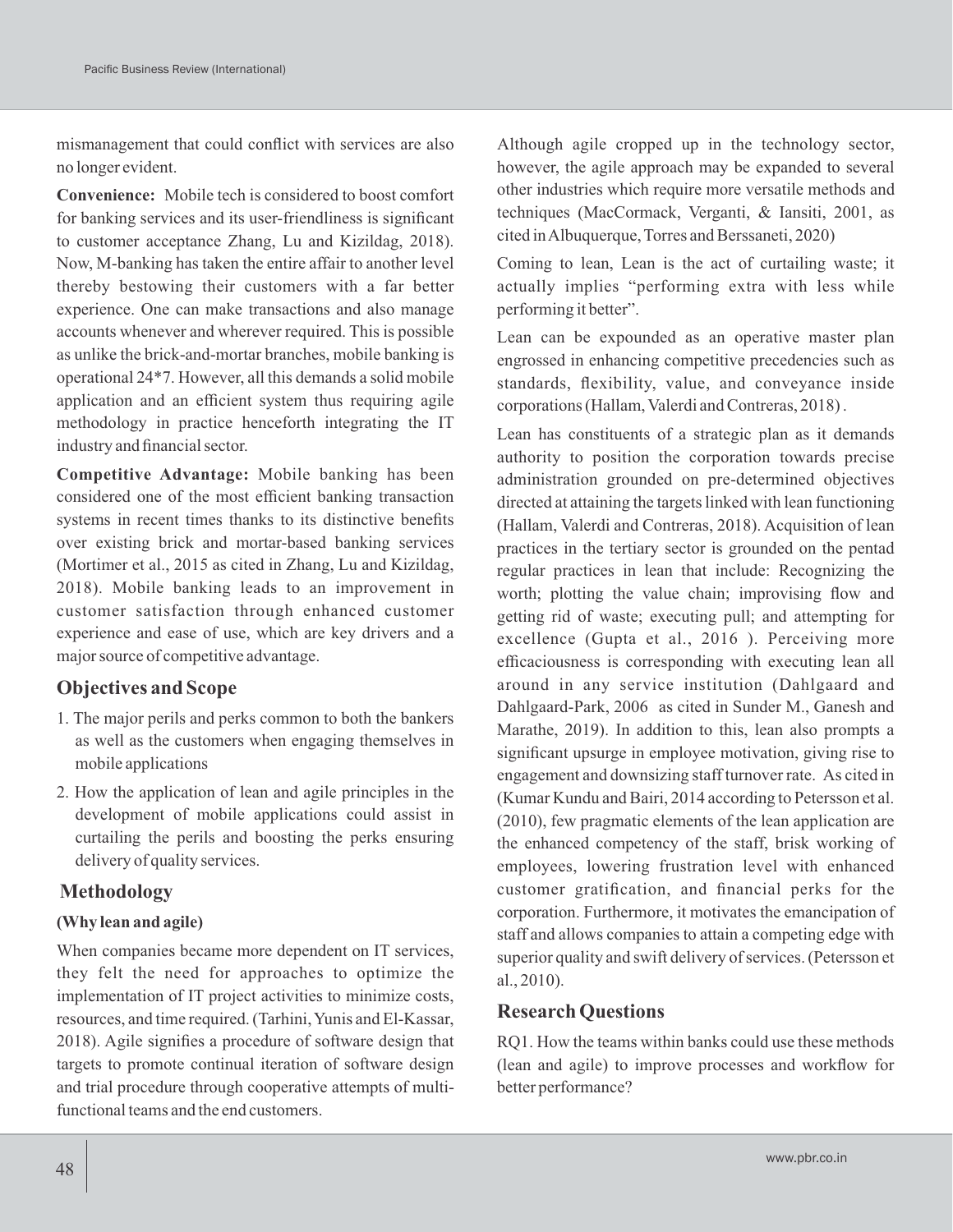- RQ2. What are the 2 major perils associated with mobile banking and how could they be minimized with the help of lean banking?
- RQ3. What are the 2 major perks of mobile banking and how could they be maximized for a better experience for customers when adopting lean and agile?

| <b>Lean Principles</b> | <b>Agile Principles</b>                                                                                                                                                                            | <b>Leagile Principles</b>                                                                                                                                                 |
|------------------------|----------------------------------------------------------------------------------------------------------------------------------------------------------------------------------------------------|---------------------------------------------------------------------------------------------------------------------------------------------------------------------------|
| Define Value           | User satisfaction by the early and<br>timely deployment of apps                                                                                                                                    | 1. Defining customer value with the<br>ultimate objective of customer<br>satisfaction.                                                                                    |
| Map the value stream   | Adjust the system for strategic<br>advantage for the consumer                                                                                                                                      | 2. Being adaptive to the dynamic<br>environment and identifying the value<br>stream thus offering a competitive<br>advantage to customers as well as the<br>organization. |
| Create a flow          | Preference to shorter timescales by<br>frequently delivering working software                                                                                                                      | 3. Delivering of service with higher<br>frequency and creating the flow.                                                                                                  |
| Establish pull         | Business teams and developers must<br>work together<br>Create projects around inspired people<br>The most effective and productive way<br>to communicate knowledge is through<br>meeting in person | 4. Creation of pull with Collaboration of<br>stakeholders closely daily thus motivating<br>individuals enabling face-to-face<br>interactions.                             |
| Pursue perfection      | Simplicity                                                                                                                                                                                         | 5. Pursuing Perfection keeping in mind<br>that simplicity is a vital element.                                                                                             |

|  |  | <b>Table 1. Leagile Principles</b> |
|--|--|------------------------------------|
|--|--|------------------------------------|

Thus, combining certain major principles of both lean as well as agile we get 5 new sets of principles that could be applied for quality management and better performance across mobile banking platforms.

# **Experimentation**

In the data collected through a questionnaire circulated to know on who, when, and how do people prefer using mobile banking applications and to know their perspective on if there is any improvisation needed in the existing system and if yes then what advancement are they looking forward to for an uninterrupted and safe mobile banking interface. The data so obtained reveals that males account for 67% of total customers engrossed in the use of mobile banking applications on the other hand only 33% of women

prefer mobile banking. It is also evident from the data collected that the younger generation is more inclined towards application-based banking as 47 % of users comprised below 30 years of age and vice versa in the case of adults as the percentage is seen to decline at large when coming to age group above 30 years and so as can be seen in the table below. Other socio-economic factors included herein are the literacy level, current occupation, monthly income, and also the time duration since when the customers have been using mobile banking applications.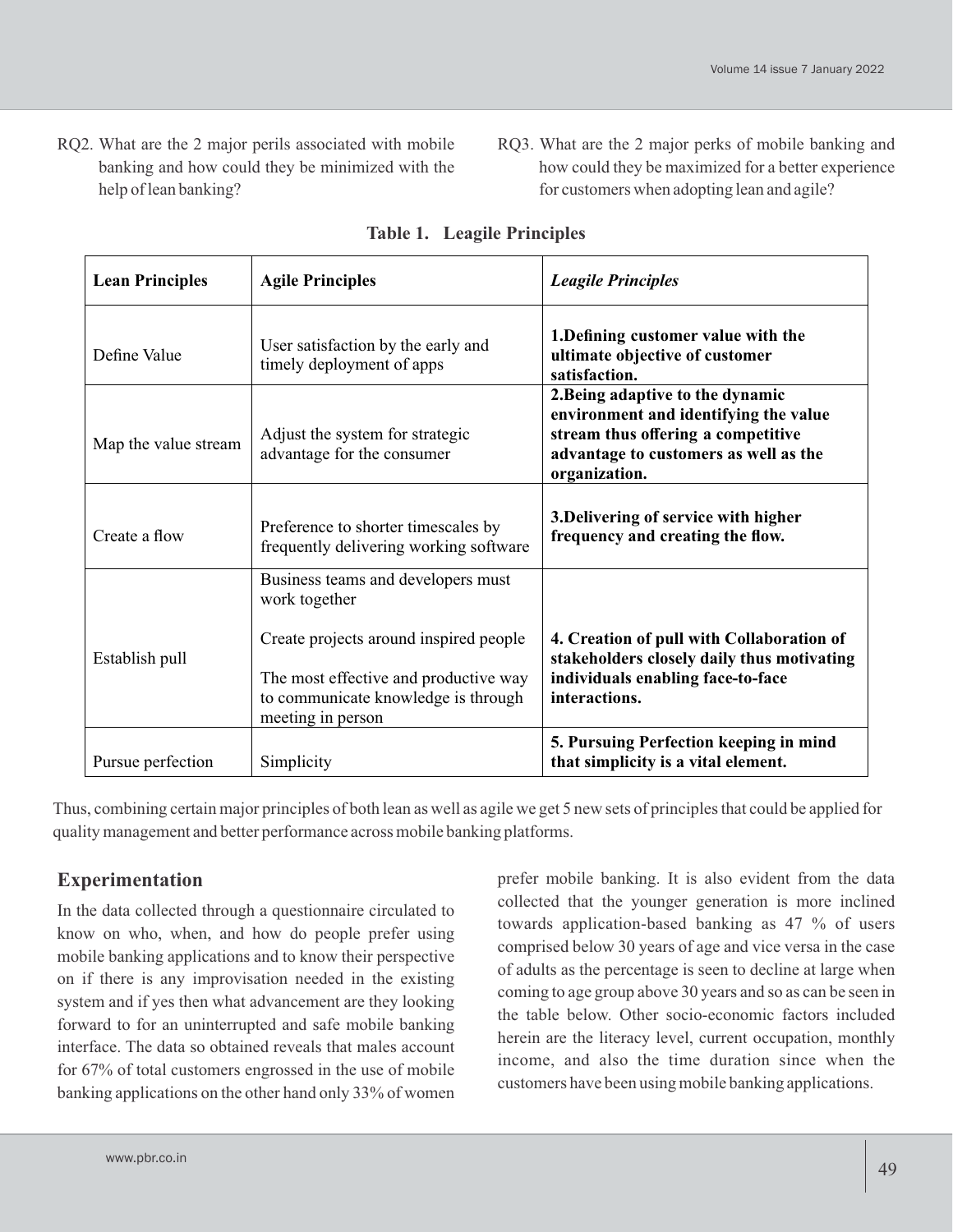| <b>Variables</b>            | Category                | Frequency | Percentage |  |
|-----------------------------|-------------------------|-----------|------------|--|
| Gender                      | Male                    | 2150      | 67(67.18)  |  |
|                             | Female                  | 1050      | 33(32.8)   |  |
|                             | <b>Total</b>            | 3200      | 100        |  |
|                             | Below 30 years          | 1500      | 47(46.8)   |  |
|                             | $31 - 40$               | 1150      | 36(35.93)  |  |
| Age                         | $41 - 50$               | 300       | 9.3        |  |
|                             | 51-60                   | 160       | 5          |  |
|                             | Above 60 years          | 90        | 3(2.8)     |  |
|                             | <b>Total</b>            | 3200      | 100        |  |
| <b>Literacy Level</b>       | School-level            | 190       | 6(5.9)     |  |
|                             | <b>UG</b> Level         | 1125      | 35.1       |  |
|                             | PG Level                | 1345      | 42.03      |  |
|                             | Above PG level          | 540       | 17(16.8)   |  |
|                             | <b>Total</b>            | 3200      | 100        |  |
| <b>Current</b>              | Government sector       | 1023      | 32(31.9)   |  |
| Occupation                  | Private sector          | 1332      | 42(41.6)   |  |
|                             | Entrepreneur            | 537       | 17(16.7)   |  |
|                             | Professional            | 305       | 9(9.5)     |  |
|                             | <b>Total</b>            | 3200      | 100        |  |
| <b>Monthly Income</b>       | <b>Below Rs 20000</b>   | 1347      | 42(42.09)  |  |
|                             | Rs 20,001 - Rs 40,000   | 1127      | 35(35.21)  |  |
|                             | $Rs 40,001 - Rs 60,000$ | 621       | 19(19.40)  |  |
|                             | Above Rs 60,000         | 105       | 3(3.28)    |  |
|                             | Total                   | 3200      | 100(99.98) |  |
|                             |                         |           |            |  |
| <b>Using mobile banking</b> | Less than 6 months      | 493       | 15(15.4)   |  |
| applications                | 6 months-1 year         | 1039      | 32(32.46)  |  |
|                             | 1 year-2 year           | 772       | 24(24.12)  |  |
|                             | More than 2 years       | 896       | 28         |  |
|                             | Total                   | 3200      | 100(99.98) |  |
| <b>Purpose of using</b>     | <b>Balance</b> inquiry  | 1031      | (32.21)    |  |
| M-banking                   | Mini statement          | 383       | (11.9)     |  |
|                             | Phone recharge          | 464       | (14.5)     |  |
|                             | Fund transfer           | 549       | (17.15)    |  |
|                             | 24 hours usage facility | 773       | (24.15)    |  |
|                             | Total                   | 3200      | 100(99.91) |  |

| Table1.2 Socio Economic factors affecting the use of mobile banking among customers |
|-------------------------------------------------------------------------------------|
|-------------------------------------------------------------------------------------|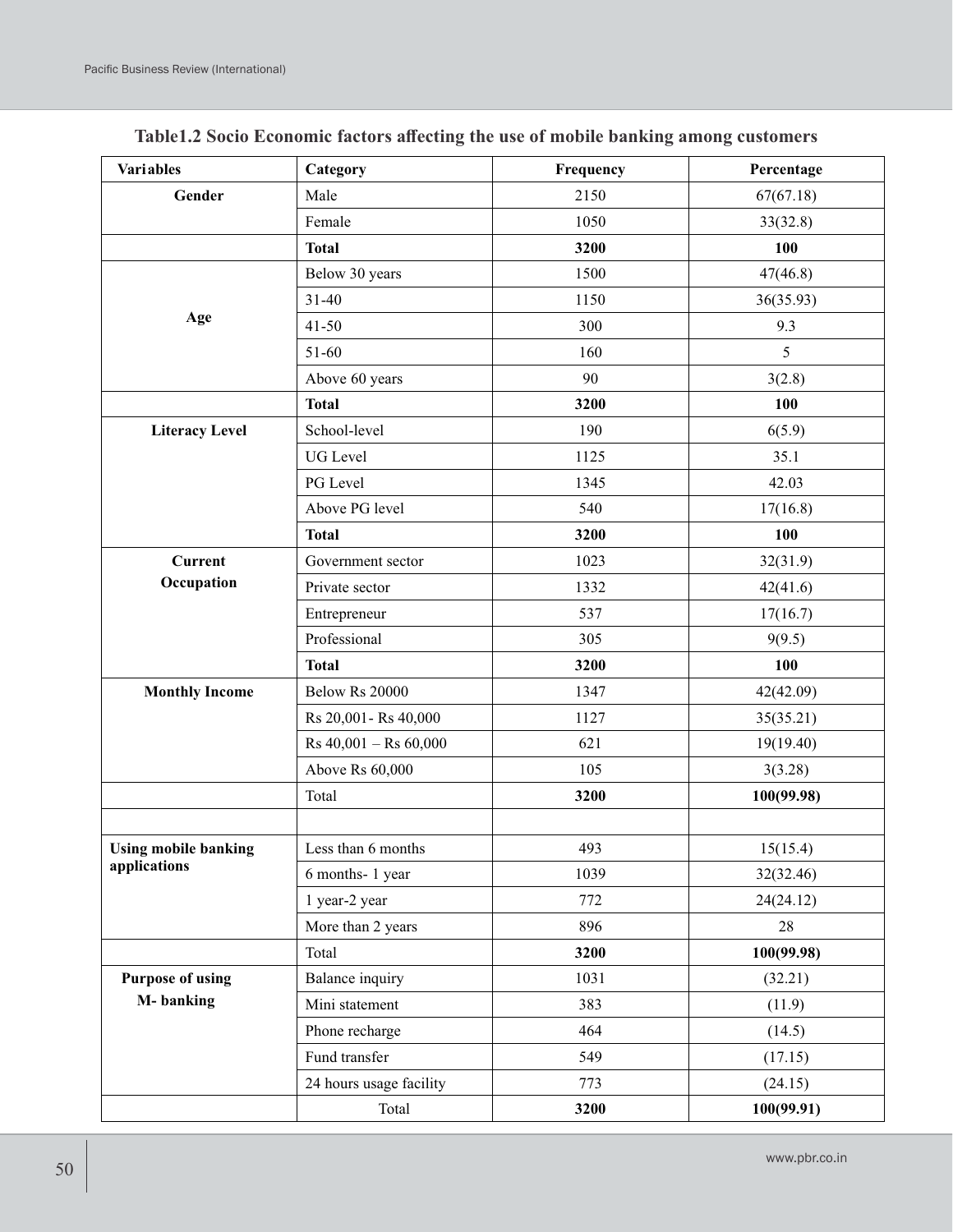

**Socio-Economic Factors**

Since the paper focuses to find out the major perks and perils associated with mobile banking the two major perks

that have been considered here are convenience and competitive advantage and the major perils herewith are security and cost. Firstly, coming to the perks, the convenience has been subdivided into two major factors i.e., ease of activation and usage functions wherein the customers from different banks gave a score out of 20 based on their past experiences of mobile banking usage which has been given a weightage of (36 %) and usage function (16 %). The second perk i.e., the competitive advantage which again has been subdivided into a technology platform, promotion and training by banks, and the customer services offered by the banks with 18%, 20%, and 10% as respective weightage of the three calculated based on preferences they hold. Simultaneously here again customers gave scores as in the case of the previous factor as mentioned in the table below which led to an understanding of how much these perks matter to the customer and up to what level are these mobile banking applications able to withstand the expectations of its customers.

| <b>Table 2.1: Convenience</b> |  |  |  |  |
|-------------------------------|--|--|--|--|
|-------------------------------|--|--|--|--|

| <b>Respondents</b> | <b>Ease of</b><br><b>Activation</b><br>(Score out of 20) | Weightage<br>(36%) | <b>Usage</b><br><b>Functions</b><br>(Score out of 20) | Weightage<br>(16%) |
|--------------------|----------------------------------------------------------|--------------------|-------------------------------------------------------|--------------------|
| 829                | 18                                                       | 6.48               | 19                                                    | 3.04               |
| 1025               | 15.5                                                     | 5.58               | 15                                                    | 2.4                |
| 256                | 14.5                                                     | 5.22               | 18                                                    | 2.88               |
| 343                | 14                                                       | 5.04               | 16                                                    | 2.56               |
| 632                | 15                                                       | 5.4                | 15.5                                                  | 2.48               |
| 115                | 16                                                       | 5.76               | 18.5                                                  | 2.96               |
| $N = 3200$         |                                                          |                    |                                                       |                    |

# **Convenience: an agile approach**

Agile has revolutionized online and mobile banking operations by making them more customer friendly. Therefore, using agile methods in a financial services business helps them improve speed and implement improved

operations of customer remarks. In addition to enhancing the process of product creation, agile methodologies often allow economic organizations to keep up with business realities and have a greater return on investment in data technology.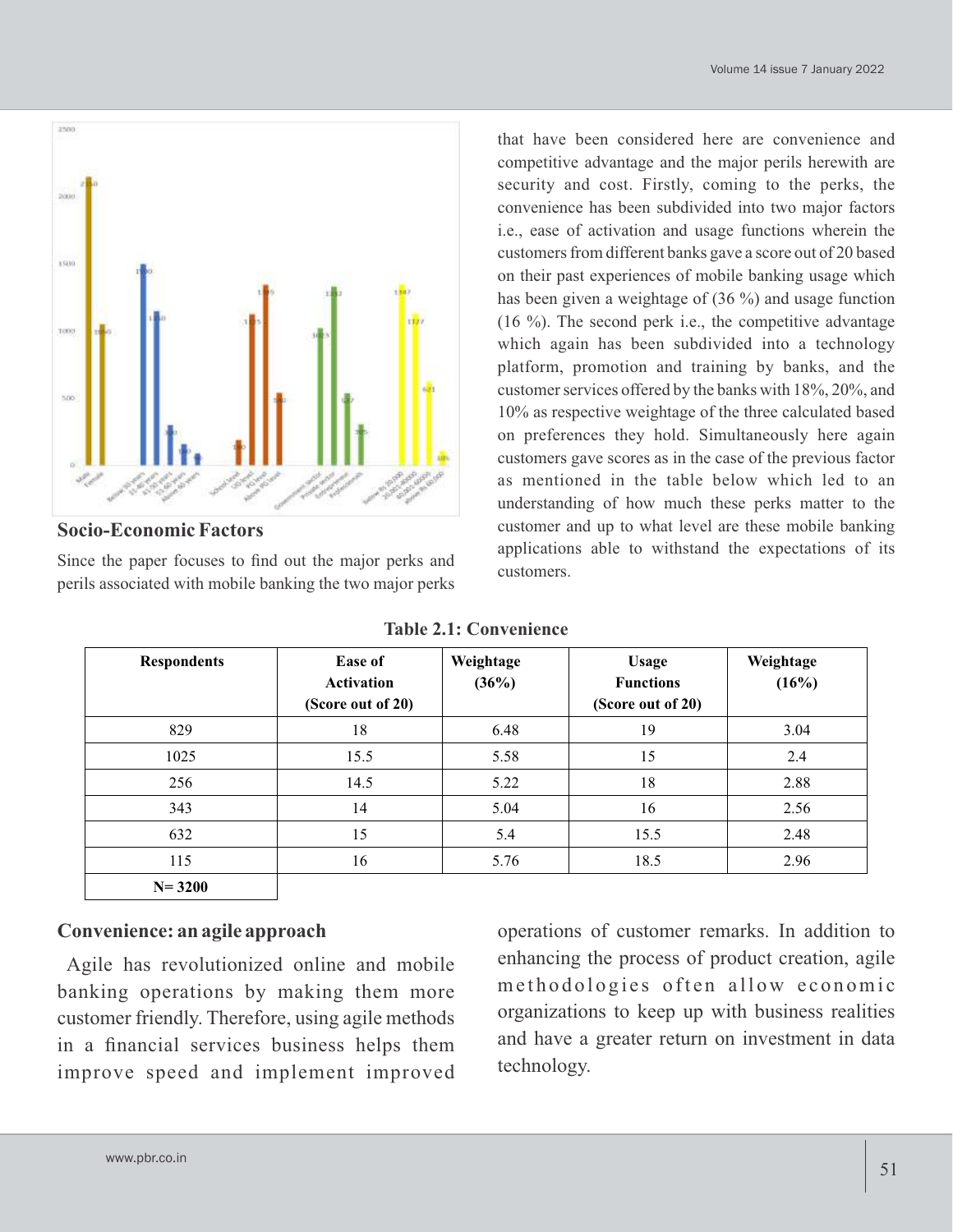| <b>Technology</b><br><b>Platform</b><br>(Score out of 20) | Weightage<br>(18%) | <b>Promotion</b><br><b>And Training by</b><br><b>banks</b><br>(Score out of 20) | Weightage<br>(20%) | <b>Customer</b><br><b>Service</b><br>(Score out<br>of $20)$ | Weightage<br>$(10\%)$ |
|-----------------------------------------------------------|--------------------|---------------------------------------------------------------------------------|--------------------|-------------------------------------------------------------|-----------------------|
| 15                                                        | 5.4                | 18.5                                                                            | 3.7                | 14                                                          | 1.4                   |
| 14.5                                                      | 5.22               | 18                                                                              | 3.6                | 14.5                                                        | 1.45                  |
| 14                                                        | 2.52               | 14                                                                              | 2.8                | 15                                                          | 1.5                   |
| 16.5                                                      | 2.97               | 16                                                                              | 3.2                | 16                                                          | 1.6                   |
| 18                                                        | 3.24               | 12.5                                                                            | 2.5                | 16.5                                                        | 1.65                  |
| 16                                                        | 2.89               | 15.5                                                                            | 3.1                | 18                                                          | 1.8                   |

**Table 2.2: Competitive Advantage**

# **Competitive Advantage: An Agile approach**

Mobile banking leads to enhancement in customer gratification through enhanced customer experience and ease of use which are the key drivers and major sources of competitive advantage. The number of services such as Balance inquiry, mini statements, cheque status, fund transfer, bill payments, and more encompassed within a single mobile banking application aid in gaining a competitive advantage over other fintech companies.

#### **Majorperils associated with M- banking (RQ2)**

#### **Implementing Lean Security**

Advances in technologies have now allowed edge-to-edge security to be enforced. This means that if the user accesses his / her portable laptop for mobile banking, then the information transacted is safe at the level of a bank but not at the level of the user, rendering the data vulnerable to

attack. It has been embarked on the challenge of providing end-to-end security through WAP. Here in it becomes vital to build a versatile and explicit regulation

### **Fig 3. Lean Diagram**



framework that warrants license for a ceaseless association between anticipation, spotting, retrieval, and feedback thus following the lean security cycle.

| <b>Respondents</b> | <b>Identity</b><br>theft | Weightage<br>$(30\%)$ | <b>Malware</b> | Weightage<br>(25%) | Operational | Weightage<br>$(20\%)$ | <b>Charges</b> | Weightage<br>(25%) |
|--------------------|--------------------------|-----------------------|----------------|--------------------|-------------|-----------------------|----------------|--------------------|
| 156                | 17                       | 5.1                   | 17             | 4.25               | 12.5        | 2.5                   | 16             | $\overline{4}$     |
| 134                | 19                       | 5.7                   | 17.5           | 4.37               | 14.5        | 2.9                   | 15             | 3.75               |
| 1384               | 18                       | 5.4                   | 16.5           | 4.12               | 15          | 3.0                   | 14.5           | 3.62               |
| 1042               | 16.5                     | 4.95                  | 16             | 4.0                | 15.5        | 3.1                   | 12.5           | 3.12               |
| 484                | 17.5                     | 5.25                  | 18             | 4.5                | 16.5        | 3.3                   | 15.5           | 3.87               |
| $N = 3200$         |                          |                       |                |                    |             |                       |                |                    |

 **Table 3.1 Security Cost**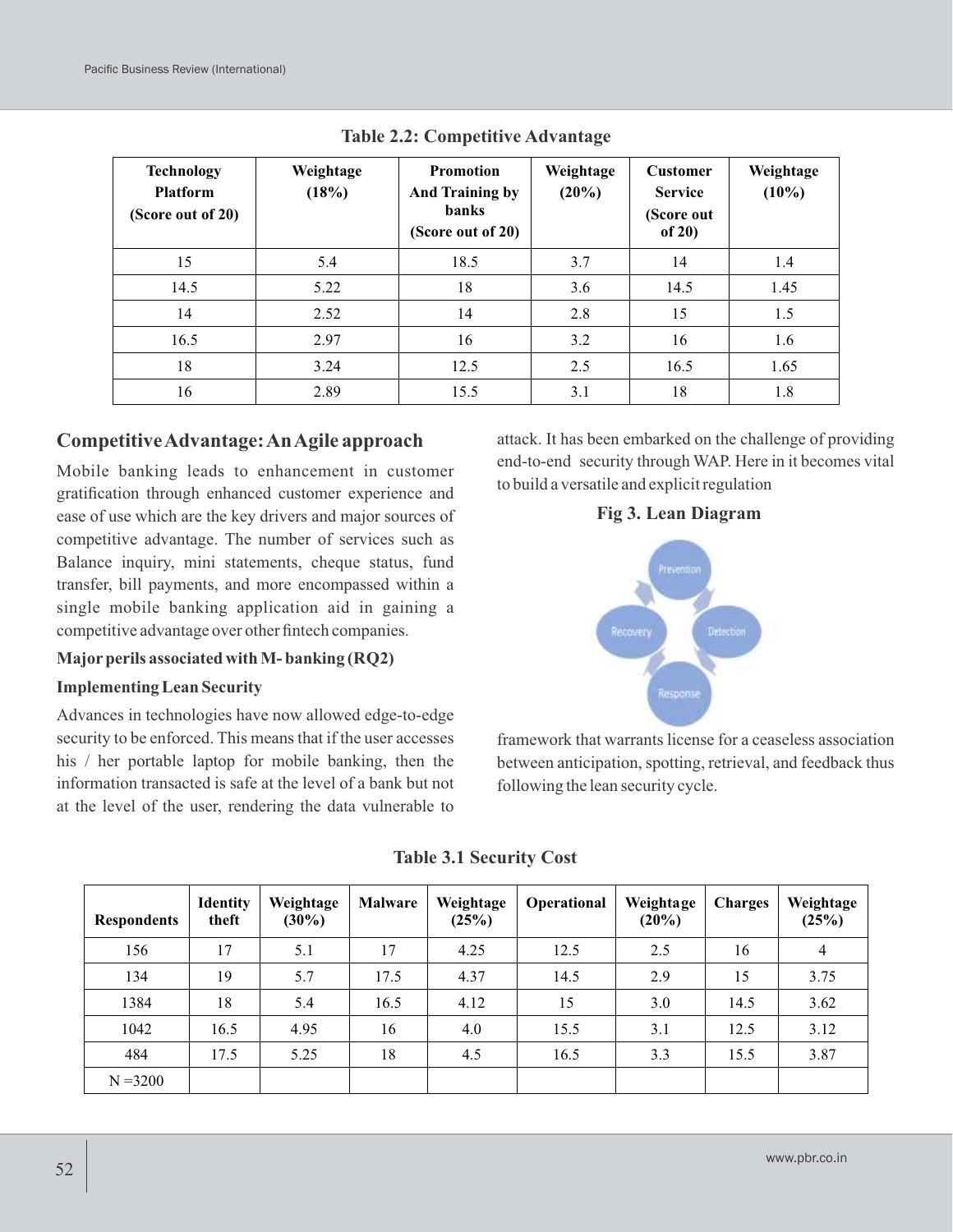In table 3.1 shown above the perils taken as factors are being rated out of 20 by the respondents. The security factor has been subdivided into identity theft and malware whereas the cost has been subdivided into operational and charges applied.

#### **Cost Reduction:**

Lean production and industrialization concepts can be applied to service facets. As well as production lines, with one big difference: the costs to be handled derive from payroll, and poor customer satisfaction, and no longer body inventory. Lean concepts encourage workers to manage and refine the processes they follow – ensuring that employees engage in a productive, long-lasting process of quality improvement, instead of relying on external consultants to solve problems. Financial institutions use lean banking approaches to record outcomes of 20-30 percent costs in their operations. Another impediment lies challenge lies with the clerical personnel involved, who will always reject the notion of standardizing their jobs. This lack of standardization in company procedures and quality is costly. Broad, inefficient strategies are slower, have higher error rates, and restrict the everyday responsiveness and satisfaction of purchasers .

#### **Fig : 2 Lean Cost Reduction**



### **Result and Discussion**

This research gives an insight into customer's experience of using mobile banking applications and their ratings on the 4 major factors considered to be the major advantages and disadvantages of these services and why quality is the supreme governing factor that drives users to switch from one application to the other and how quality can be maintained along with the reduction of cost and time infused in for rendering services to customers .The data collected and analyzed comprising of 3200 respondents give us the preview of diversity among the mobile banking users and the scores provided by them on different factors reveals their impartial feedback of the same which gives the reason on to why service providers must rethink on developing applications with the newest technology evolving as major players in the market to meet up the rising expectations of customers and to ensure long term survival by obtaining competitive advantage so that they do not lag and remain up to date with technological advancements without compromising in quality. The study also comes up with a new set of leagile principles as a structural framework for banking organizations to work within so that their growth is not hampered due to their existing traditional practices in today's era where technology and innovation are becoming an indispensable part of a successful business.

#### **Practical Implications**

This research may proffer substantial practical inferences for managers, executives, and administrators. In banking dealings, customers can procure banking services via several substitute mediums. This reality explains why do banking institutions usually provide their mobile banking applications free of cost. In these kinds of situations, banking institutions generally assimilate the maximum cost involved in the introduction and promotion of mobile banking applications in the aspiration of an incessant flow of profits from its true-blue customers. It implies that the mobile banking applications developed should be userfriendly, have a handy interface, function with authenticity, and an extensive array of banking services accessible from anywhere 24\*7.

#### **Limitations and Future Scope of the Study**

The study considers only the two major perks and the two major perils associated with mobile banking, therefore paving way for future research considering more such factors associated with the study. Another major limitation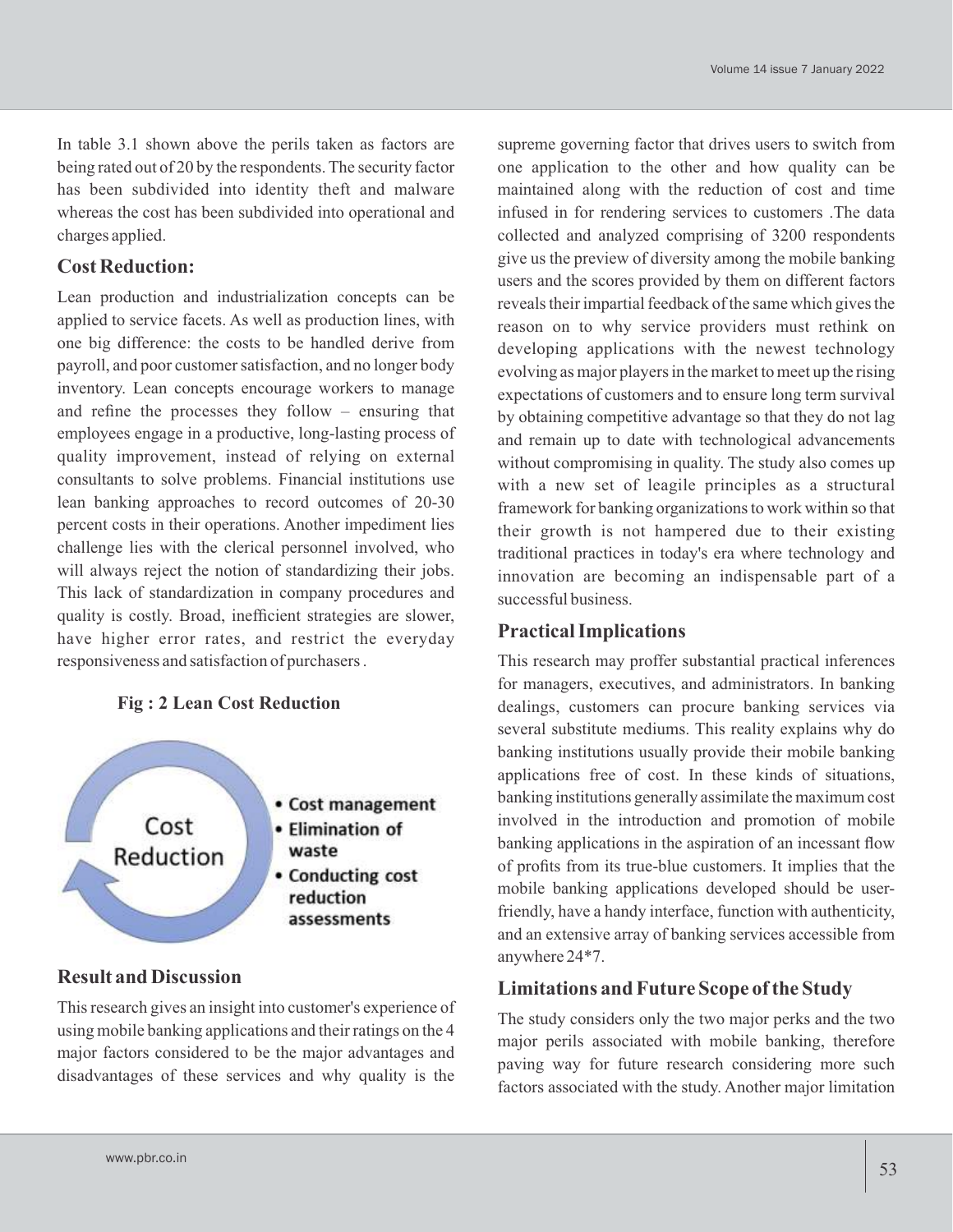is that this study ignores the bank's perspective on the use of mobile banking applications and their development which provides an avenue for future research involving case studies conducted at different banks. Avery generalized set of respondents have been considered for study which fails to express the view of the particular segment of society on their views of using mobile banking which again can be a subject for future study on the same. The role of IT in the implementation of these services with the help of lean and agile approaches has not been duly expressed paving way for further research in this area.

# **Conclusion**

This study highlights the application of lean and agile principles while combining the two to get a new set of leagile principles in the implementation of mobile banking services for ensuring quality services while eliminating the risk associated and working on improving the customer experience while operating seamlessly. They remain dubious when it comes to adopting this sort of technological transformation due to the perils and cost of non-success or negligence on part of customers associated with such transformations. Service rendering institutions such as banks should embrace such technological innovations as early as possible to procure preceding competitive advantage by ensuring smooth and convenient services for customers. Matters like, security and cost are still hindering the innovative measures of quality-ofservice being rendered by mobile banking in India.

# **References**

- Zhang, T., Lu, C., & Kizildag, M. (2018). Banking "onthe-go": examining consumers' adoption of mobile banking services. *International Journal Of Quality And Service Sciences*, *10*(3), 279-295. doi: 10.1108/ijqss-07-2017-0067
- Eee, C., Tsao, C., & Chang, W. (2015). The relationship between attitude toward using and customer satisfaction with mobile application services. *Journal Of Enterprise Information Management*, *28*(5), 680-697. doi: 10.1108/jeim-07-2014-0077
- Foroughi, B., Iranmanesh, M., & Hyun, S. (2019). Understanding the determinants of mobile banking continuance usage intention. *Journal Of Enterprise*

*Information Management*, *32*(6), 1015-1033. doi: 10.1108/jeim-10-2018-0237

- Prodanova, J., Ciunova-Shuleska, A., & Palamidovska-Sterjadovska, N. (2019). Enriching m-banking perceived value to achieve reuse intention. *Marketing Intelligence &Planning*, *37*(6), 617-630. doi: 10.1108/mip-11-2018-0508
- Priya, R., Gandhi, A., & Shaikh, A. (2018). Mobile banking adoption in an emerging economy. *Benchmarking: An International Journal*, *25*(2), 743- 762. doi: 10.1108/bij-01-2016-0009
- Tam, C., & Oliveira, T. (2017). Literature review of mobile banking and individual performance. *International Journal Of Bank Marketing*, *35*(7), 1044- 1067. doi:10.1108/ijbm-09-2015-0143
- Changchit, C., & Chuchuen, C. (2016). Cloud Computing: An Examination of Factors Impacting Users' Adoption. *Journal Of Computer Information S y st e m s*, *5 8* ( 1 ) , 1 - 9 . d o i : 1 0 . 1 0 8 0 / 0 8 8 7 4417.2016.1180651
- Singh, S., & Srivastava, R. (2018). Predicting the intention to use mobile banking in India. *International Journal Of Bank Marketing*, *36*(2), 357-378. doi: 10.1108/ijbm-12-2016-0186
- Sampaio, C., Ladeira, W., & Santini, F. (2017). Apps for mobile banking and customer satisfaction: a crosscultural study. *International Journal Of Bank Marketing*, *35*(7), 1133-1153. doi: 10.1108/ijbm-09- 2015-0146
- Chawla, D., & Joshi, H. (2017). Consumer perspectives about mobile banking adoption in India – a cluster analysis. *International Journal Of Bank Marketing*, *35*(4), 616-636. doi: 10.1108/ijbm-03-2016-0037
- Alavi, S., & Ahuja, V. (2016). An Empirical Segmentation of Users of Mobile Banking Apps. *Journal Of Internet Commerce*, *15*(4), 390-407. doi: 10.1080/15332861.2016.1252653
- Zamfiroiu, A. 2014. Students examination through mobile devices: m-evaluation. In Conference proceedings of eLearning and Software for Education (eLSE), Universitatea Nationala de Aparare Carol I, 129–33.